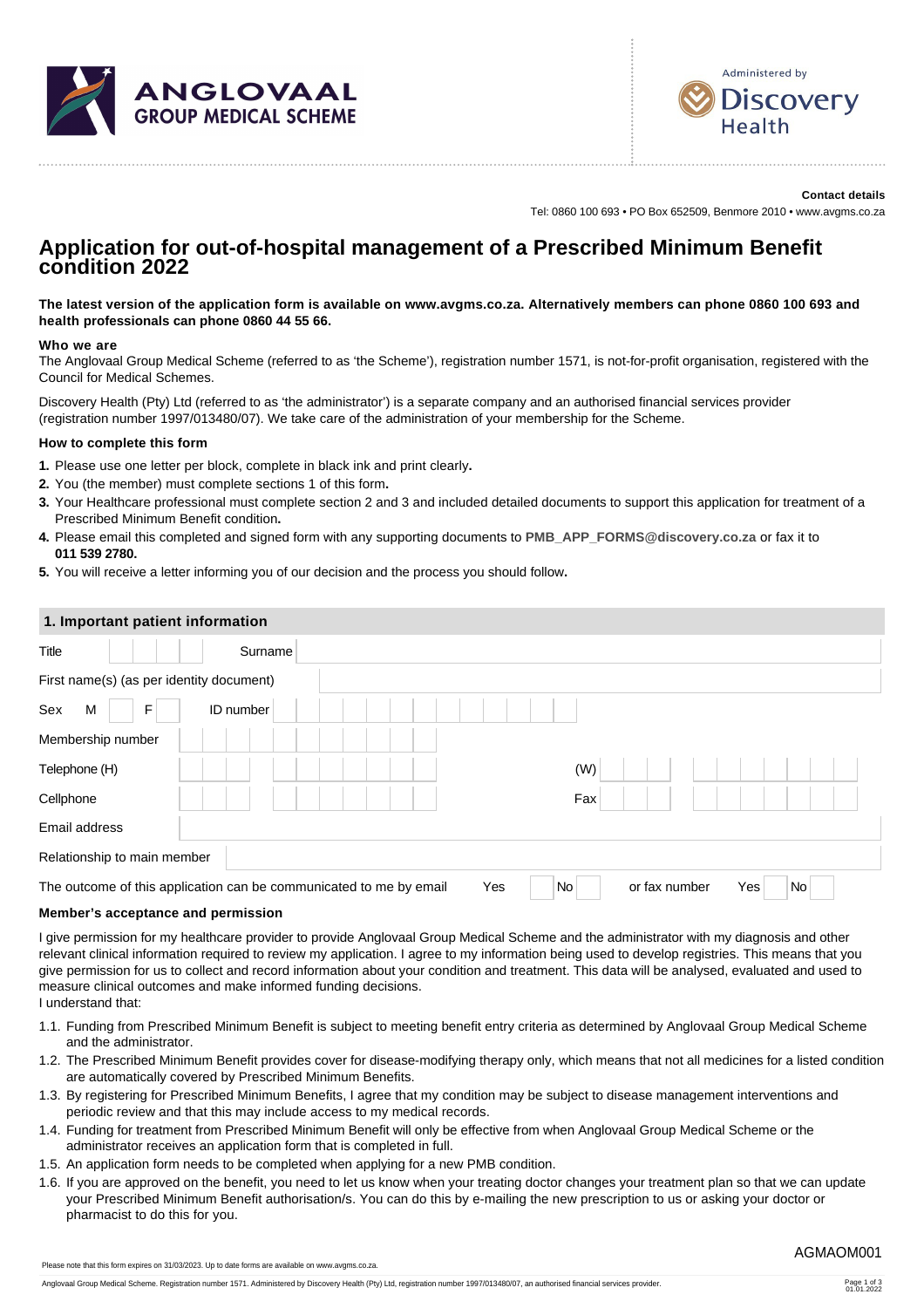1.7. To make sure that we pay your claims from the correct benefit, we need the claims from your healthcare providers to be submitted with the relevant ICD-10 diagnosis code(s). Please ask your doctor to include your ICD-10 diagnosis code(s) on the claims they submit and on the form that they complete when they refer you to the pathologists and/or radiologists for tests. This will enable the pathologists and radiologists to include the relevant ICD-10 diagnosis code(s) on the claims they submit, ensuring that we pay your claims from the correct benefit.

#### **Consent for processing my personal information**

I give the Scheme and the administrator consent to have access to and process all information (including general, personal, medical or clinical information) that is relevant to this application. I understand that this information will be used for the purposes of applying for and assessing my funding request for Prescribed Minimum Benefits. I consent to the Scheme and the administrator disclosing, from time to time, information supplied to them (including general, personal, medical or clinical information) to my healthcare provider and to relevant third parties, to administer the Prescribed Minimum Benefits as well as undertake managed care interventions related to the PMB condition.

| Patient<br>(if patient is a minor, main<br>member to sign) |
|------------------------------------------------------------|
|------------------------------------------------------------|

# **2. Application (healthcare professional to complete)**

Date of diagnosis

D D M M Y Y Y Y

## **2.1**. **Application for out-of-hospital treatment**

| <b>Condition</b><br>ICD-10 code |  | <b>Consultation or</b><br>procedure code** | <b>Consultation or</b><br>procedure description | Quantity required |  |  |
|---------------------------------|--|--------------------------------------------|-------------------------------------------------|-------------------|--|--|
|                                 |  |                                            |                                                 |                   |  |  |
|                                 |  |                                            |                                                 |                   |  |  |
|                                 |  |                                            |                                                 |                   |  |  |
|                                 |  |                                            |                                                 |                   |  |  |
|                                 |  |                                            |                                                 |                   |  |  |
|                                 |  |                                            |                                                 |                   |  |  |
|                                 |  |                                            |                                                 |                   |  |  |

\*Please clearly specify what is required, for example consultations, pathology, radiology and/or procedure.

\*\*The professional billing codes must be supplied for us to review the application.

Please attach any relevant supporting documentation, for example pathology tests.

## **2.2. Application for medicine**

Current medicine required (please provide supportive clinical results or information, where necessary)

| <b>Condition</b> | $ICD-10 code$ | Medicine name, strength and dosage | How long has the patient used this<br>medicine? |        |  |  |  |  |
|------------------|---------------|------------------------------------|-------------------------------------------------|--------|--|--|--|--|
|                  |               |                                    | Years                                           | Months |  |  |  |  |
|                  |               |                                    |                                                 |        |  |  |  |  |
|                  |               |                                    |                                                 |        |  |  |  |  |
|                  |               |                                    |                                                 |        |  |  |  |  |
|                  |               |                                    |                                                 |        |  |  |  |  |

#### **2.3. Application for radiology**

| <b>Condition</b> | ICD-10 code | <b>Procedure code</b> | <b>Procedure description</b> | Quantity required |
|------------------|-------------|-----------------------|------------------------------|-------------------|
|                  |             |                       |                              |                   |
|                  |             |                       |                              |                   |
|                  |             |                       |                              |                   |
|                  |             |                       |                              |                   |
|                  |             |                       |                              |                   |